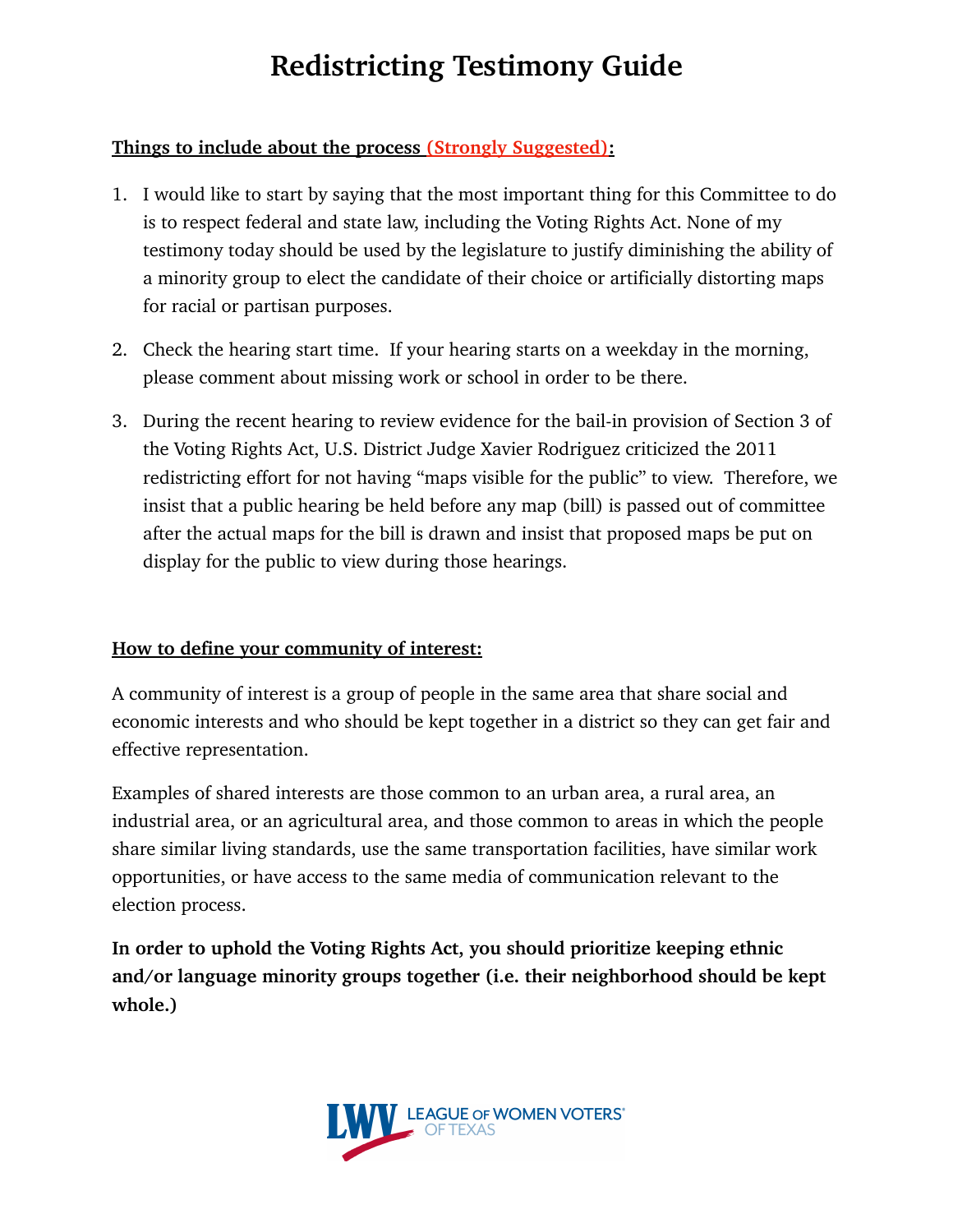### **More Examples:**

- Political Lines (city limits, county lines, water districts, school district outer boundaries)
- Culture or history
- Transportation Corridors
- Weather
- Watershed
- Economical regions (industrial, agricultural, tech, army, etc)
- Recreational areas

## **Why your community should be kept together:**

- Housing
- Language
- Schools
- Healthcare
- Common Goal: reducing crime or increasing jobs

You should describe why your community should be kept together in a district, which can also include why it would be harmful for your community to be split up into different districts. For example, if your community has been organizing to improve public safety or to improve public parks, you might highlight how your efforts would be helped by being represented by one representative rather than having to work with two (or more) representatives if your community is split.

### **Where is your community located:**

You should tell the Committee where your community is located (county and/or city) and also describe its borders. You can do this by describing physical barriers like streets, rivers, military bases, or shopping malls, and also by describing legal barriers like city or county lines.

In addition, it is very helpful to provide the Commission with a map of where your community is located, including any landmarks or locations that are particularly important to your community. Some online software, such as Google Maps, provide a free and user-friendly method to produce such maps: **www.Maps.Google.com**.

**There is also a free online districting tool that you can use:<https://districtr.org>**

**Check out the TX Legislative Council's website to view current districts: [dvr.capitol.texas.gov](http://dvr.capitol.texas.gov)**

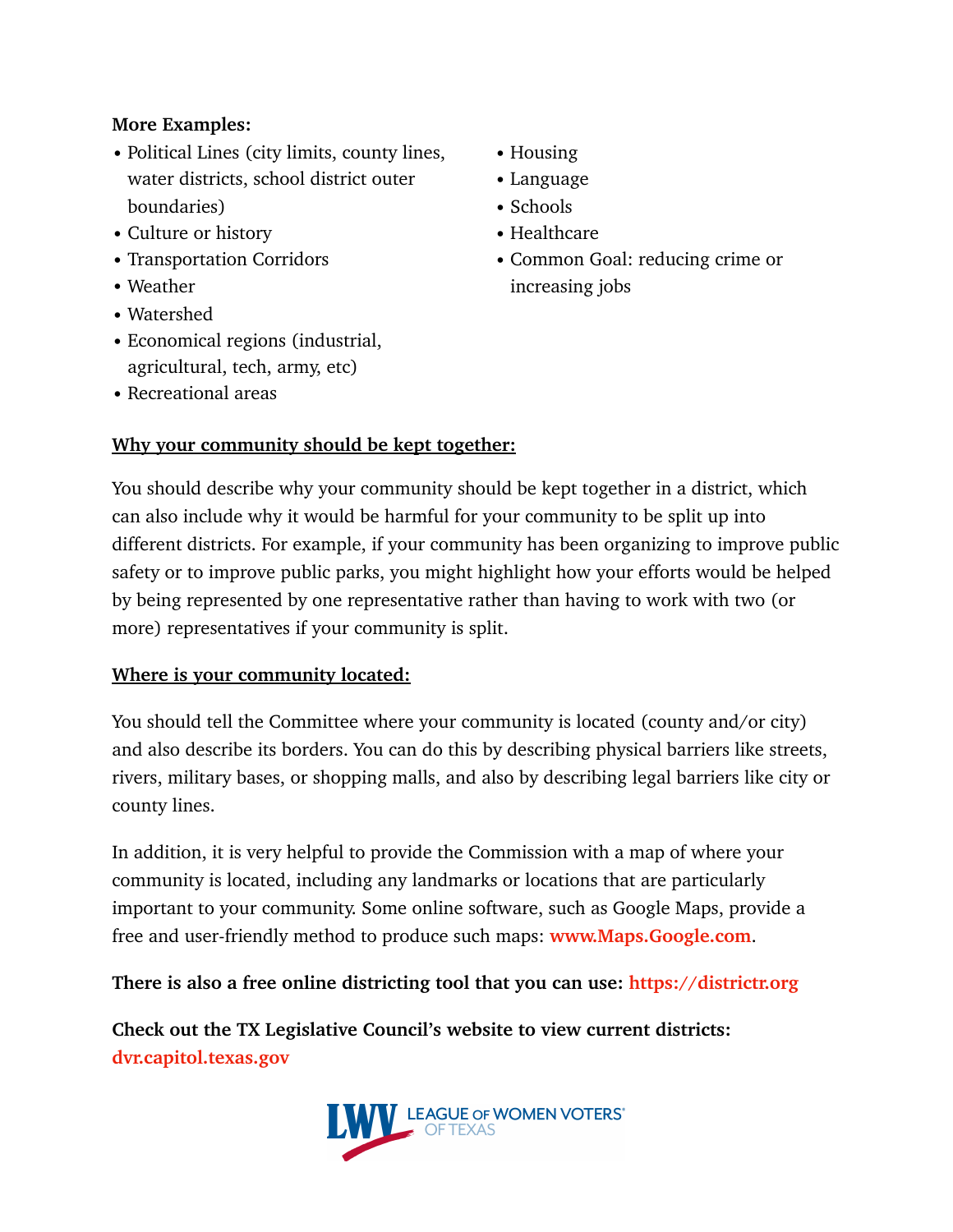**When thinking about your testimony, it might be helpful to imagine how you would describe your community to a visitor from out of town. You might talk about the kind of people who live in your community, important issues, community centers, and your community's history.** 

#### **Example Testimony:**

*I live in a unique area of Farmers Branch called Oak Knoll Valley. It is also a certified neighborhood council. The neighborhood is bounded between Highway 9 on the west and Sunnyside River on the east side. There are approximately 8,000 residents in Oak Knoll Valley and it is primarily a residential area with some areas zoned for commercial and mixed use especially along the river.* 

*The languages spoken in Oak Knoll Valley are primarily English and Spanish with some residents speaking Vietnamese and Mandarin. While most residents go outside our community for shopping and employment, they tend to stay here for their socializing, religious activities and recreation. The Oak Knoll Regional Center provides a variety of activities and is a real hub of the community.* 

*Across the river from Oak Knoll Valley is the community of River Glen which is similar to our community as it is primarily residential. We are in the same school district and the high school which Oak Knoll students attend is in River Glen. It would make sense that we would be included in the same legislative or Congressional district.* 

*On the other side of Highway 9 is Gold City which is primarily an industrial and commercial area. Most of the residents live in multi-family apartment buildings and many of them are new to the area. Gold City is part of a different school district than Oak Knoll. While Gold City is in close proximity to Oak Knoll we have less in common than we do with River Glen.*